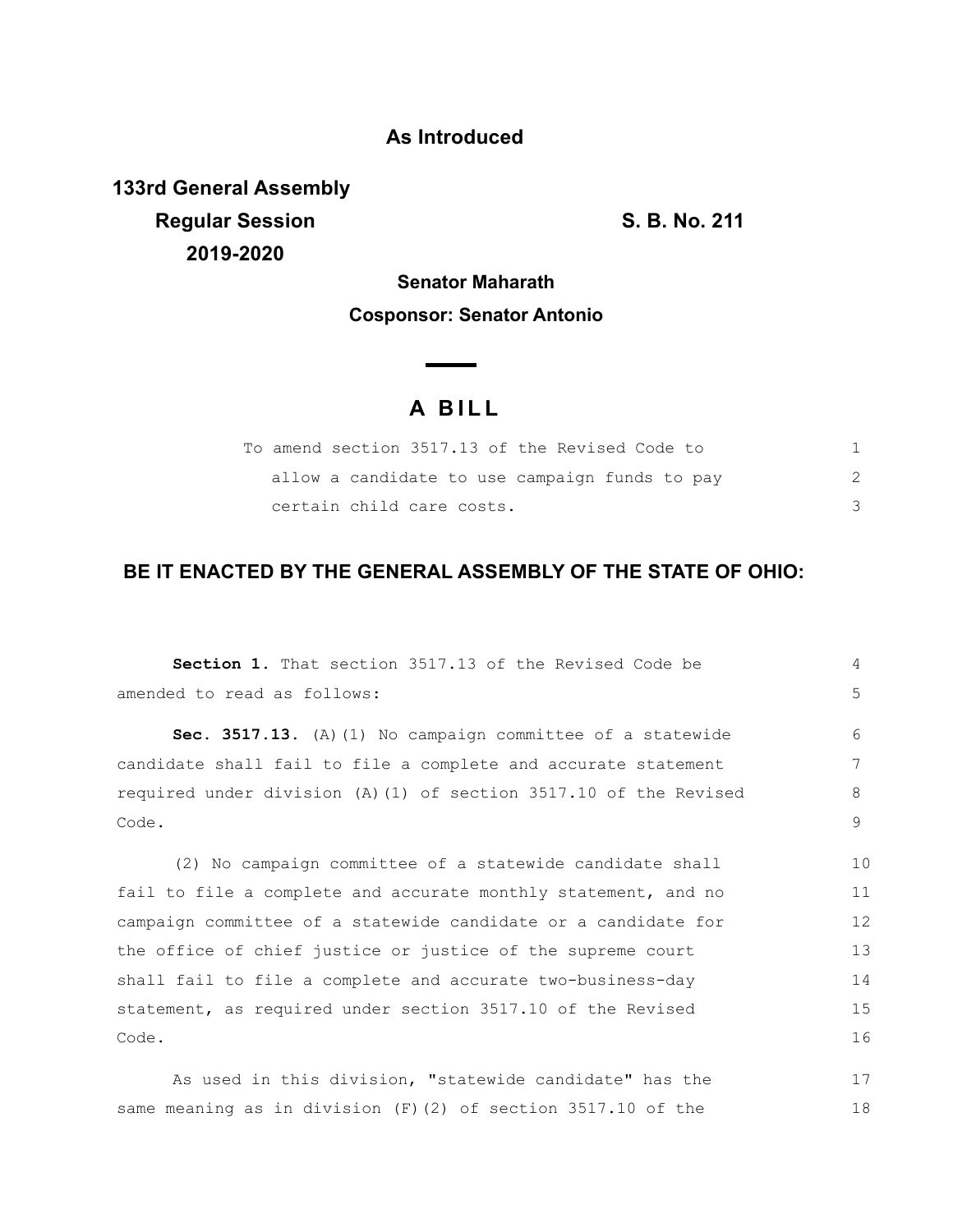| Revised Code.                                                        |    |
|----------------------------------------------------------------------|----|
| (B) No campaign committee shall fail to file a complete              | 20 |
| and accurate statement required under division (A) (1) of section    | 21 |
| 3517.10 of the Revised Code.                                         | 22 |
| (C) No campaign committee shall fail to file a complete              | 23 |
| and accurate statement required under division (A) (2) of section    | 24 |
| 3517.10 of the Revised Code.                                         | 25 |
| (D) No campaign committee shall fail to file a complete              | 26 |
| and accurate statement required under division (A) $(3)$ or $(4)$ of | 27 |
| section 3517.10 of the Revised Code.                                 | 28 |
| (E) No person other than a campaign committee shall                  | 29 |
| knowingly fail to file a statement required under section            | 30 |
| 3517.10 or 3517.107 of the Revised Code.                             | 31 |
| (F) No person shall make cash contributions to any person            | 32 |
| totaling more than one hundred dollars in each primary, special,     |    |
| or general election.                                                 | 34 |
| (G) (1) No person shall knowingly conceal or misrepresent            | 35 |
| contributions given or received, expenditures made, or any other     | 36 |
| information required to be reported by a provision in sections       | 37 |
| 3517.08 to 3517.13 and 3517.17 of the Revised Code.                  | 38 |
| (2) (a) No person shall make a contribution to a campaign            | 39 |
| committee, political action committee, political contributing        | 40 |
| entity, legislative campaign fund, political party, or person        | 41 |
| making disbursements to pay the direct costs of producing or         | 42 |
| airing electioneering communications in the name of another          | 43 |
| person.                                                              | 44 |
| (b) A person does not make a contribution in the name of             | 45 |
| another when either of the following applies:                        | 46 |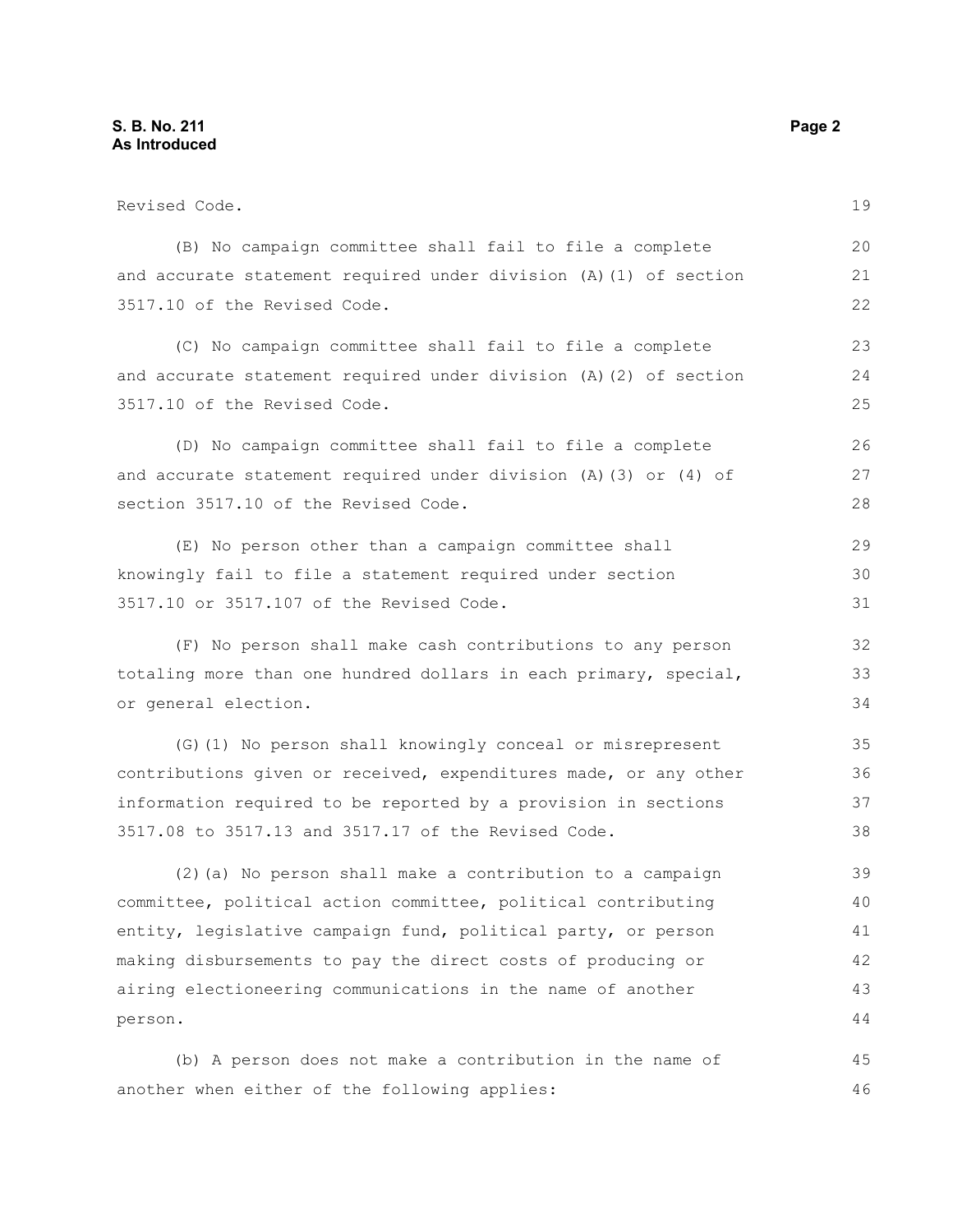#### **S. B. No. 211 Page 3 As Introduced**

(i) An individual makes a contribution from a partnership or other unincorporated business account, if the contribution is reported by listing both the name of the partnership or other unincorporated business and the name of the partner or owner making the contribution as required under division (I) of section 3517.10 of the Revised Code. 47 48 49 50 51 52

(ii) A person makes a contribution in that person's spouse's name or in both of their names. 53 54

(H) No person within this state, publishing a newspaper or other periodical, shall charge a campaign committee for political advertising a rate in excess of the rate such person would charge if the campaign committee were a general rate advertiser whose advertising was directed to promoting its business within the same area as that encompassed by the particular office that the candidate of the campaign committee is seeking. The rate shall take into account the amount of space used, as well as the type of advertising copy submitted by or on behalf of the campaign committee. All discount privileges otherwise offered by a newspaper or periodical to general rate advertisers shall be available upon equal terms to all campaign committees. 55 56 57 58 59 60 61 62 63 64 65 66 67

No person within this state, operating a radio or television station or network of stations in this state, shall charge a campaign committee for political broadcasts a rate that exceeds:

(1) During the forty-five days preceding the date of a primary election and during the sixty days preceding the date of a general or special election in which the candidate of the campaign committee is seeking office, the lowest unit charge of the station for the same class and amount of time for the same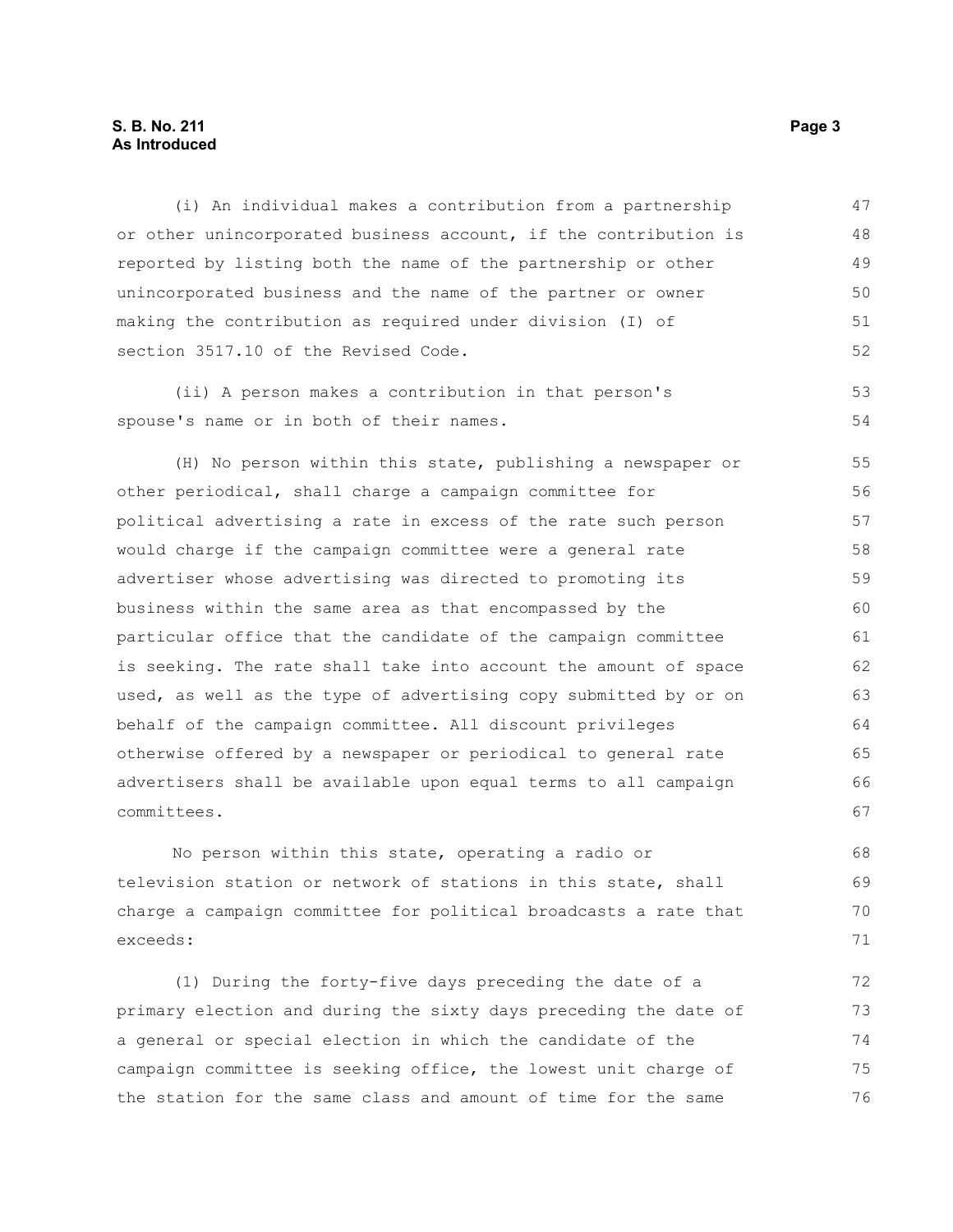period; (2) At any other time, the charges made for comparable use of that station by its other users. (I) Subject to divisions (K), (L), (M), and (N) of this section, no agency or department of this state or any political subdivision shall award any contract, other than one let by competitive bidding or a contract incidental to such contract or which is by force account, for the purchase of goods costing more than five hundred dollars or services costing more than five hundred dollars to any individual, partnership, association, including, without limitation, a professional association organized under Chapter 1785. of the Revised Code, estate, or trust if the individual has made or the individual's spouse has made, or any partner, shareholder, administrator, executor, or trustee or the spouse of any of them has made, as an individual, within the two previous calendar years, one or 77 78 79 80 81 82 83 84 85 86 87 88 89 90 91 92

more contributions totaling in excess of one thousand dollars to the holder of the public office having ultimate responsibility for the award of the contract or to the public officer's campaign committee. 93 94 95 96

(J) Subject to divisions (K), (L), (M), and (N) of this section, no agency or department of this state or any political subdivision shall award any contract, other than one let by competitive bidding or a contract incidental to such contract or which is by force account, for the purchase of goods costing more than five hundred dollars or services costing more than five hundred dollars to a corporation or business trust, except a professional association organized under Chapter 1785. of the Revised Code, if an owner of more than twenty per cent of the corporation or business trust or the spouse of that person has 97 98 99 100 101 102 103 104 105 106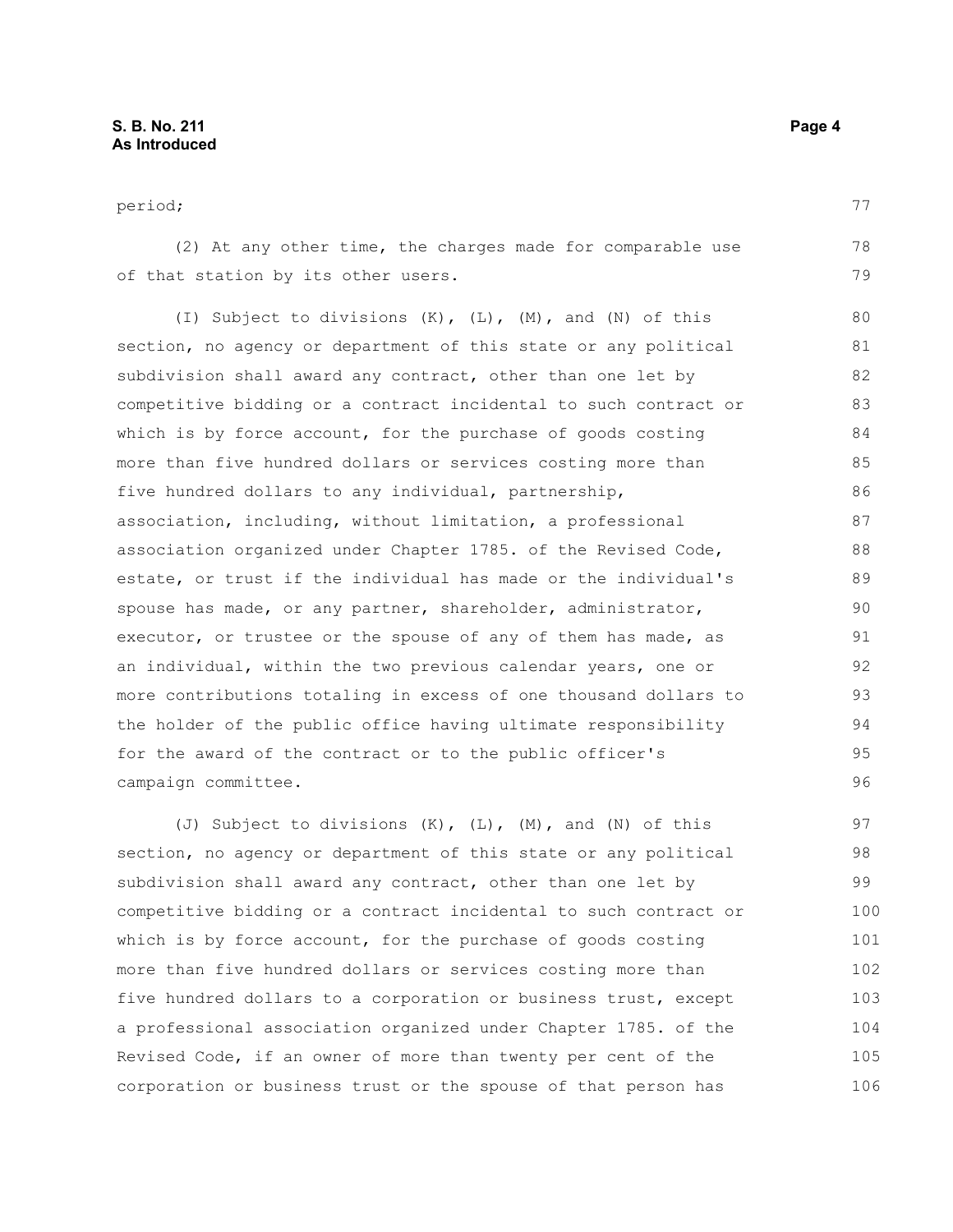made, as an individual, within the two previous calendar years, taking into consideration only owners for all of that period, one or more contributions totaling in excess of one thousand dollars to the holder of a public office having ultimate responsibility for the award of the contract or to the public officer's campaign committee. 107 108 109 110 111 112

(K) For purposes of divisions (I) and (J) of this section, if a public officer who is responsible for the award of a contract is appointed by the governor, whether or not the appointment is subject to the advice and consent of the senate, excluding members of boards, commissions, committees, authorities, councils, boards of trustees, task forces, and other such entities appointed by the governor, the office of the governor is considered to have ultimate responsibility for the award of the contract. 113 114 115 116 117 118 119 120 121

(L) For purposes of divisions (I) and (J) of this section, if a public officer who is responsible for the award of a contract is appointed by the elected chief executive officer of a municipal corporation, or appointed by the elected chief executive officer of a county operating under an alternative form of county government or county charter, excluding members of boards, commissions, committees, authorities, councils, boards of trustees, task forces, and other such entities appointed by the chief executive officer, the office of the chief executive officer is considered to have ultimate responsibility for the award of the contract. 122 123 124 125 126 127 128 129 130 131 132

(M)(1) Divisions (I) and (J) of this section do not apply to contracts awarded by the board of commissioners of the sinking fund, municipal legislative authorities, boards of education, boards of county commissioners, boards of township 133 134 135 136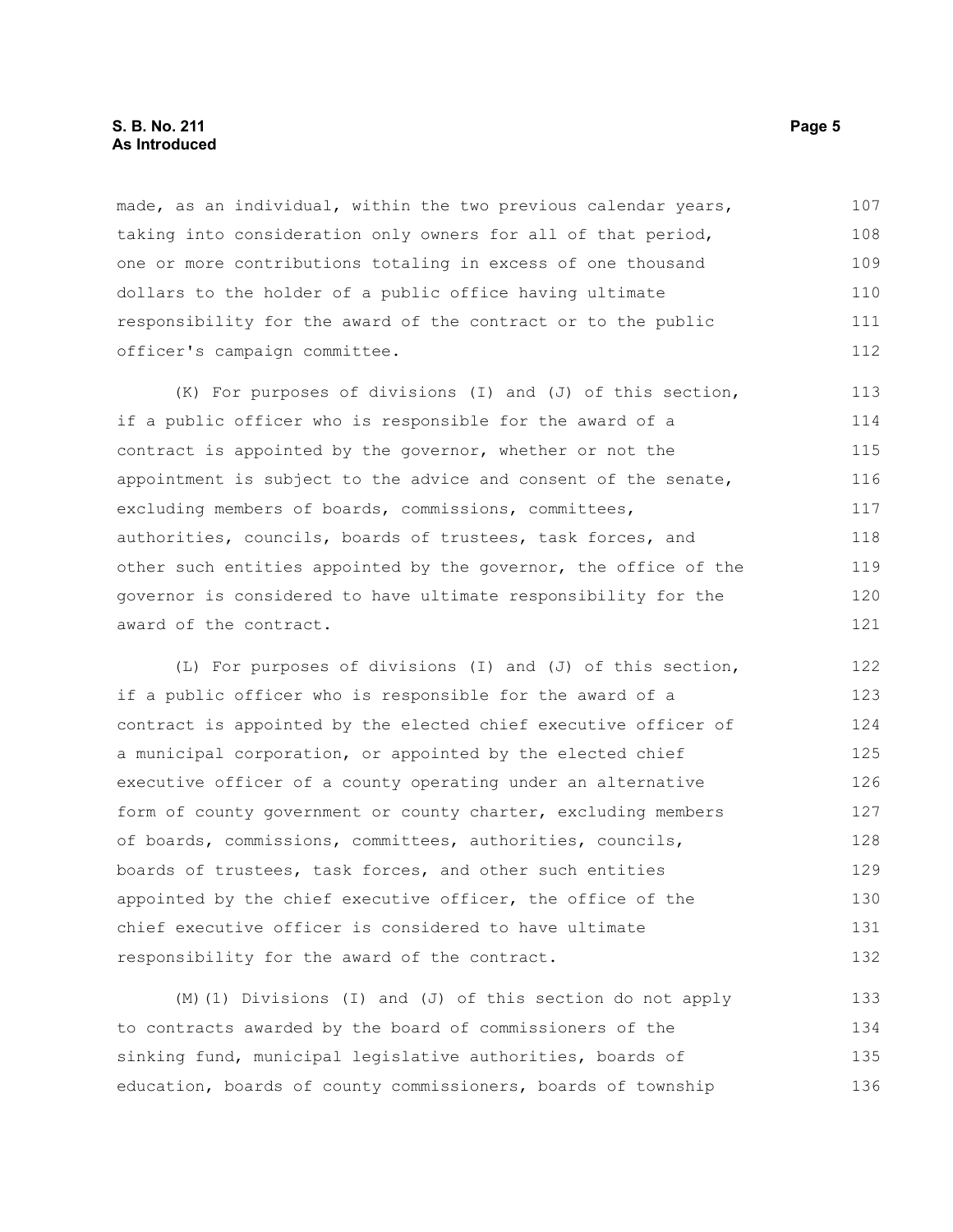trustees, or other boards, commissions, committees, authorities, councils, boards of trustees, task forces, and other such entities created by law, by the supreme court or courts of appeals, by county courts consisting of more than one judge, courts of common pleas consisting of more than one judge, or municipal courts consisting of more than one judge, or by a division of any court if the division consists of more than one judge. This division shall apply to the specified entity only if the members of the entity act collectively in the award of a contract for goods or services. 137 138 139 140 141 142 143 144 145 146

(2) Divisions (I) and (J) of this section do not apply to actions of the controlling board.

(N)(1) Divisions (I) and (J) of this section apply to contributions made to the holder of a public office having ultimate responsibility for the award of a contract, or to the public officer's campaign committee, during the time the person holds the office and during any time such person was a candidate for the office. Those divisions do not apply to contributions made to, or to the campaign committee of, a candidate for or holder of the office other than the holder of the office at the time of the award of the contract. 149 150 151 152 153 154 155 156 157

(2) Divisions (I) and (J) of this section do not apply to contributions of a partner, shareholder, administrator, executor, trustee, or owner of more than twenty per cent of a corporation or business trust made before the person held any of those positions or after the person ceased to hold any of those positions in the partnership, association, estate, trust, corporation, or business trust whose eligibility to be awarded a contract is being determined, nor to contributions of the person's spouse made before the person held any of those 158 159 160 161 162 163 164 165 166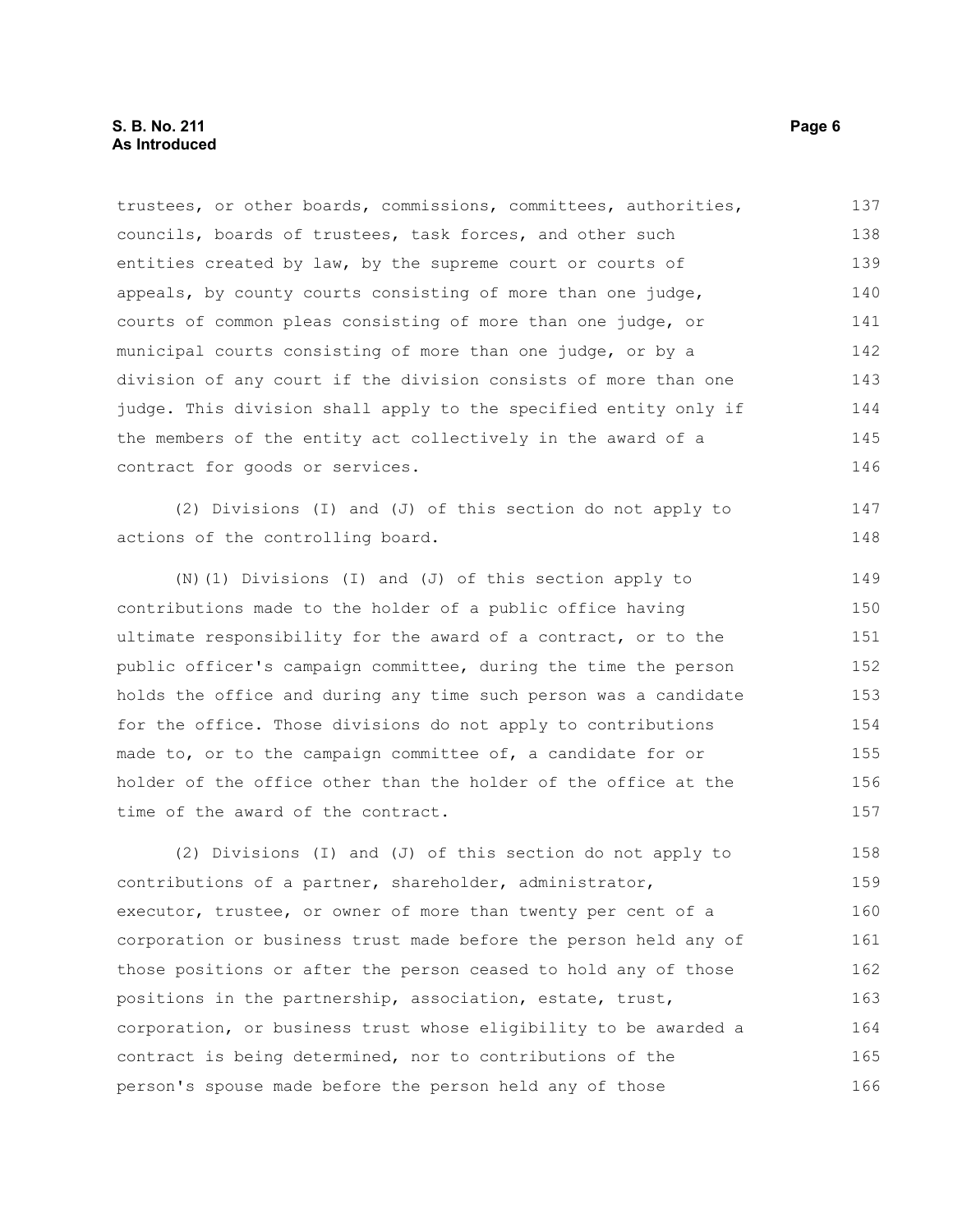#### **S. B. No. 211 Page 7 As Introduced**

positions, after the person ceased to hold any of those positions, before the two were married, after the granting of a decree of divorce, dissolution of marriage, or annulment, or after the granting of an order in an action brought solely for legal separation. Those divisions do not apply to contributions of the spouse of an individual whose eligibility to be awarded a contract is being determined made before the two were married, after the granting of a decree of divorce, dissolution of marriage, or annulment, or after the granting of an order in an action brought solely for legal separation. 167 168 169 170 171 172 173 174 175 176

(O) No beneficiary of a campaign fund or other person shall convert for personal use, and no person shall knowingly give to a beneficiary of a campaign fund or any other person, for the beneficiary's or any other person's personal use, anything of value from the beneficiary's campaign fund, including, without limitation, payments to a beneficiary for services the beneficiary personally performs, except as reimbursement for any of the following: 177 178 179 180 181 182 183 184

(1) Legitimate and verifiable prior campaign expenses incurred by the beneficiary; 185 186

(2) Legitimate and verifiable ordinary and necessary prior expenses incurred by the beneficiary in connection with duties as the holder of a public office, including, without limitation, expenses incurred through participation in nonpartisan or bipartisan events if the participation of the holder of a public office would normally be expected; 187 188 189 190 191 192

(3) Legitimate and verifiable ordinary and necessary prior expenses incurred by the beneficiary while doing any of the following: 193 194 195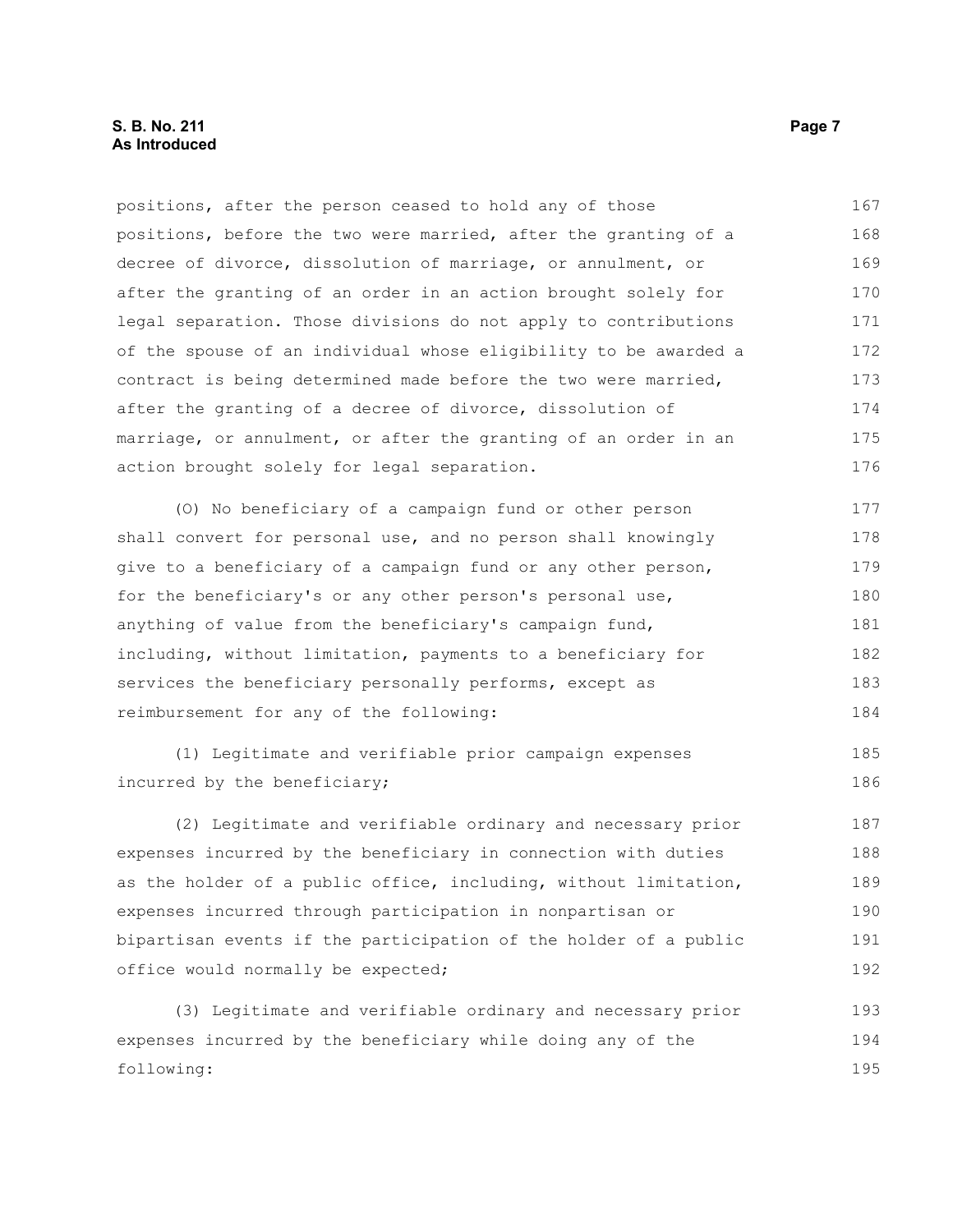| (a) Engaging in activities in support of or opposition to        | 196 |
|------------------------------------------------------------------|-----|
| a candidate other than the beneficiary, political party, or      | 197 |
| ballot issue;                                                    | 198 |
| (b) Raising funds for a political party, political action        | 199 |
| committee, political contributing entity, legislative campaign   | 200 |
| fund, campaign committee, or other candidate;                    | 201 |
| (c) Participating in the activities of a political party,        | 202 |
| political action committee, political contributing entity,       | 203 |
| legislative campaign fund, or campaign committee;                | 204 |
| (d) Attending a political party convention or other              | 205 |
| political meeting.                                               | 206 |
| For purposes of this division, an expense is incurred            | 207 |
| whenever a beneficiary has either made payment or is obligated   | 208 |
| to make payment, as by the use of a credit card or other credit  | 209 |
| procedure or by the use of goods or services received on         | 210 |
| account.                                                         | 211 |
| (P) No beneficiary of a campaign fund shall knowingly            | 212 |
| accept, and no person shall knowingly give to the beneficiary of | 213 |
| a campaign fund, reimbursement for an expense under division (O) | 214 |
| of this section to the extent that the expense previously was    | 215 |
| reimbursed or paid from another source of funds. If an expense   | 216 |
| is reimbursed under division (0) of this section and is later    | 217 |
| paid or reimbursed, wholly or in part, from another source of    | 218 |
| funds, the beneficiary shall repay the reimbursement received    | 219 |
| under division (O) of this section to the extent of the payment  | 220 |
| made or reimbursement received from the other source.            | 221 |
| (Q) No candidate or public official or employee shall            | 222 |
| accont for porsonal or business uso anything of value from a     | つつつ |

accept for personal or business use anything of value from a political party, political action committee, political 223 224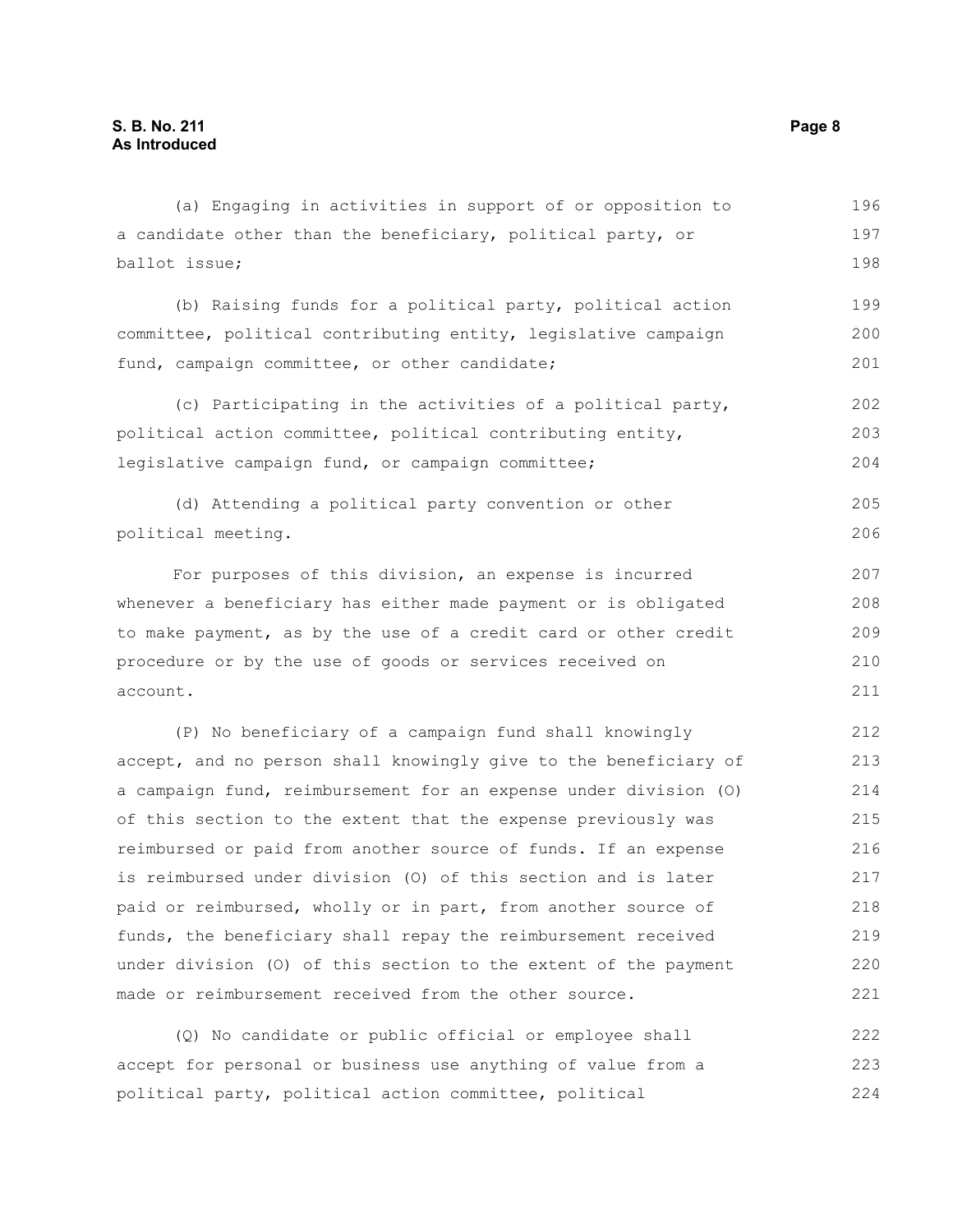#### **S. B. No. 211 Page 9 As Introduced**

contributing entity, legislative campaign fund, or campaign committee other than the candidate's or public official's or employee's own campaign committee, and no person shall knowingly give to a candidate or public official or employee anything of value from a political party, political action committee, political contributing entity, legislative campaign fund, or such a campaign committee, except for the following: 225 226 227 228 229 230 231

(1) Reimbursement for legitimate and verifiable ordinary and necessary prior expenses not otherwise prohibited by law incurred by the candidate or public official or employee while engaged in any legitimate activity of the political party, political action committee, political contributing entity, legislative campaign fund, or such campaign committee. Without limitation, reimbursable expenses under this division include those incurred while doing any of the following: 232 233 234 235 236 237 238 239

(a) Engaging in activities in support of or opposition to another candidate, political party, or ballot issue; 240 241

(b) Raising funds for a political party, legislative campaign fund, campaign committee, or another candidate; 242 243

(c) Attending a political party convention or other political meeting. 244 245

(2) Compensation not otherwise prohibited by law for actual and valuable personal services rendered under a written contract to the political party, political action committee, political contributing entity, legislative campaign fund, or such campaign committee for any legitimate activity of the political party, political action committee, political contributing entity, legislative campaign fund, or such campaign committee. 246 247 248 249 250 251 252 253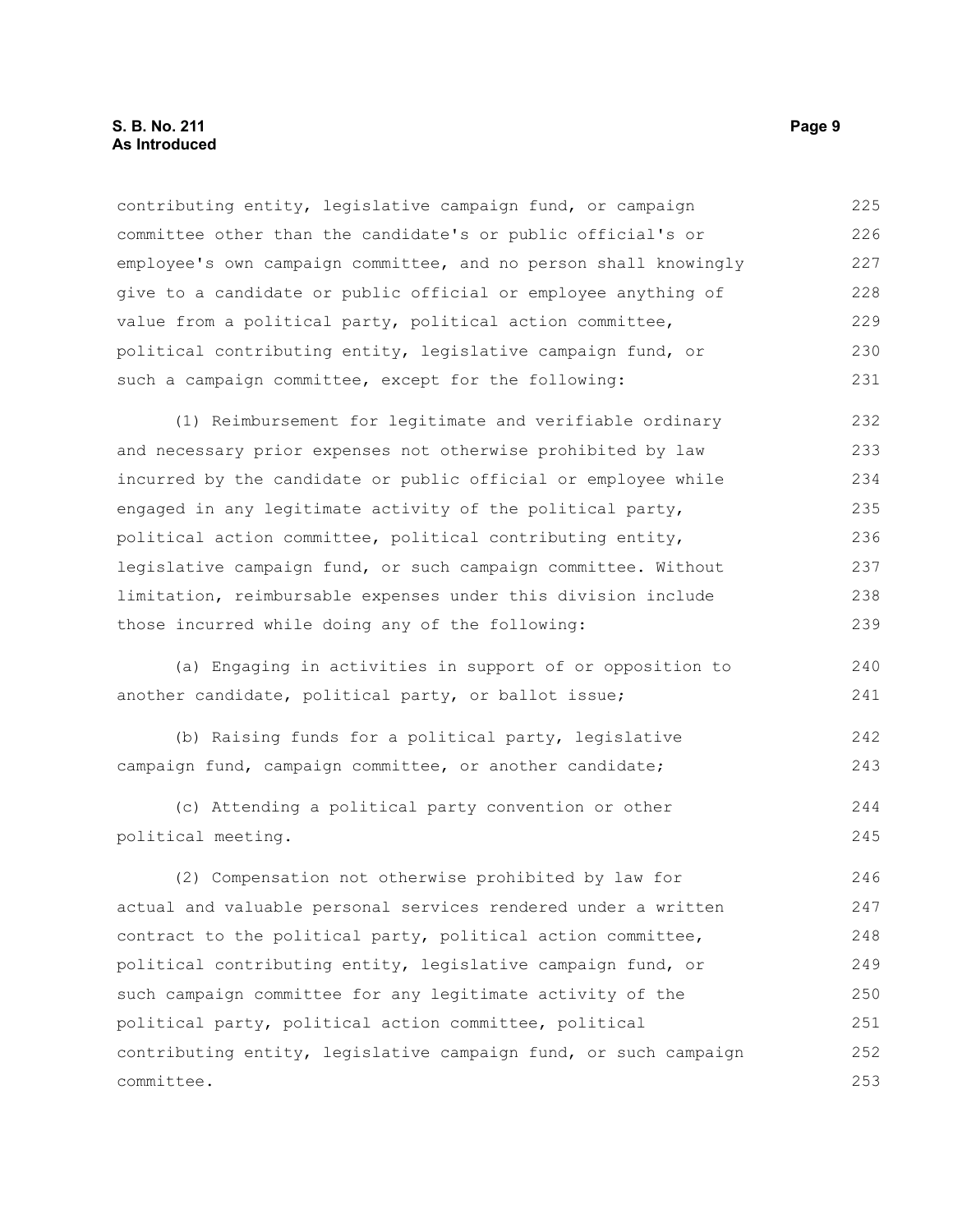#### **S. B. No. 211 Page 10 As Introduced**

Reimbursable expenses under this division do not include, and it is a violation of this division for a candidate or public official or employee to accept, or for any person to knowingly give to a candidate or public official or employee from a political party, political action committee, political contributing entity, legislative campaign fund, or campaign committee other than the candidate's or public official's or employee's own campaign committee, anything of value for activities primarily related to the candidate's or public official's or employee's own campaign for election, except for contributions to the candidate's or public official's or employee's campaign committee. 254 255 256 257 258 259 260 261 262 263 264 265

For purposes of this division, an expense is incurred whenever a candidate or public official or employee has either made payment or is obligated to make payment, as by the use of a credit card or other credit procedure, or by the use of goods or services on account.

(R)(1) Division (O) or (P) of this section does not prohibit a campaign committee from making direct advance or post payment from contributions to vendors for goods and services for which reimbursement is permitted under division (O) of this section, except that no campaign committee shall pay its candidate or other beneficiary for services personally performed by the candidate or other beneficiary. 271 272 273 274 275 276 277

(2) If any expense that may be reimbursed under division (O),  $(P)$ , or  $(Q)$  of this section is part of other expenses that may not be paid or reimbursed, the separation of the two types of expenses for the purpose of allocating for payment or reimbursement those expenses that may be paid or reimbursed may be by any reasonable accounting method, considering all of the 278 279 280 281 282 283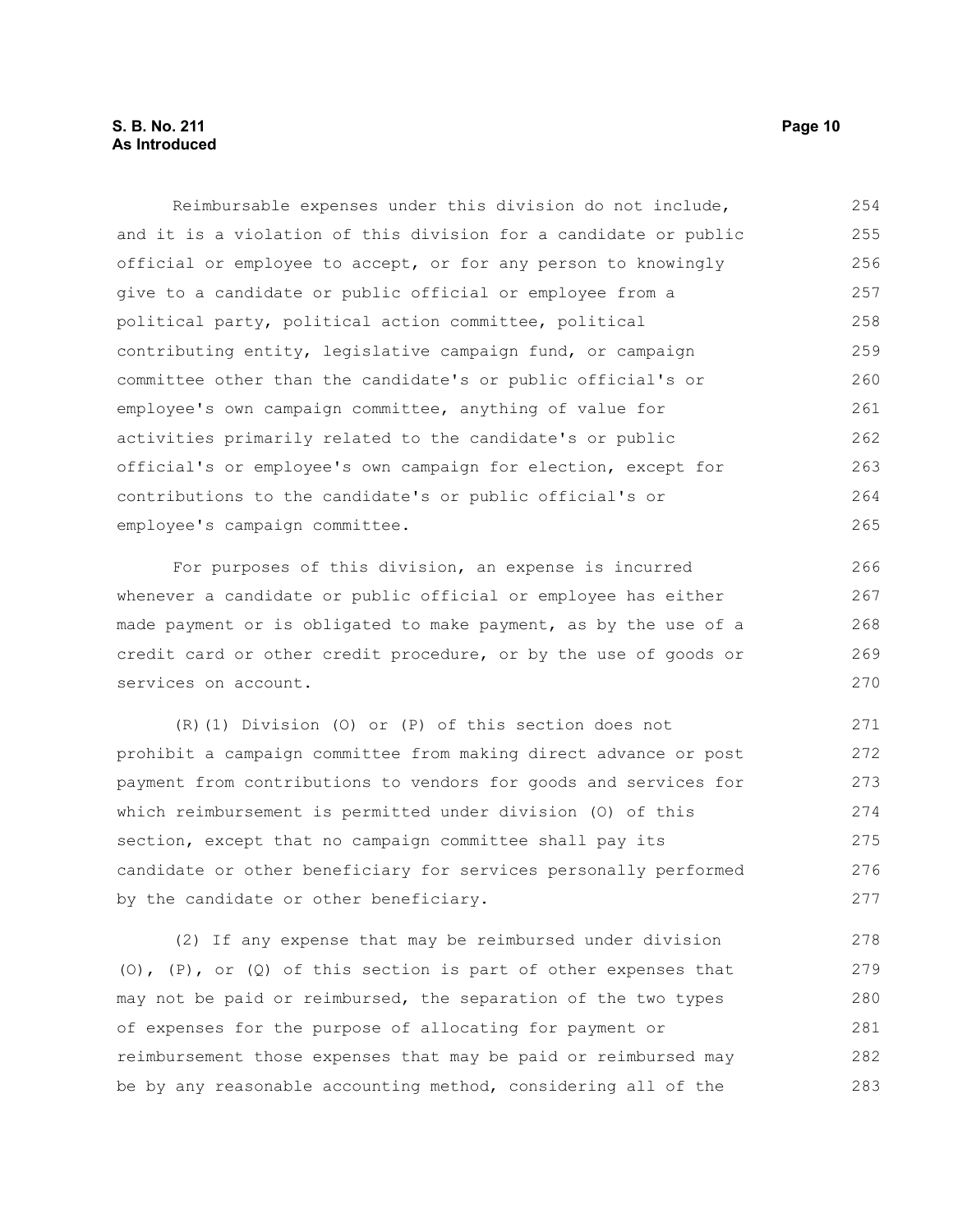surrounding circumstances.

(3) For purposes of divisions (O), (P), and (Q) of this section, mileage allowance at a rate not greater than that allowed by the internal revenue service at the time the travel occurs may be paid instead of reimbursement for actual travel expenses allowable.

(4) For purposes of divisions (O), (P), and (Q) of this section, the cost of child care is considered an ordinary and necessary expense incurred by a beneficiary while engaging in the activities and duties described in those divisions, so long as the cost is incurred only as a direct result of the beneficiary engaging in those activities and duties and would not otherwise be incurred. 290 291 292 293 294 295 296

(S)(1) As used in division (S) of this section:

(a) "State elective office" has the same meaning as in section 3517.092 of the Revised Code. 298 299

(b) "Federal office" means a federal office as defined in the Federal Election Campaign Act. 300 301

(c) "Federal campaign committee" means a principal campaign committee or authorized committee as defined in the Federal Election Campaign Act. 302 303 304

(2) No person who is a candidate for state elective office and who previously sought nomination or election to a federal office shall transfer any funds or assets from that person's federal campaign committee for nomination or election to the federal office to that person's campaign committee as a candidate for state elective office. 305 306 307 308 309 310

(3) No campaign committee of a person who is a candidate 311

284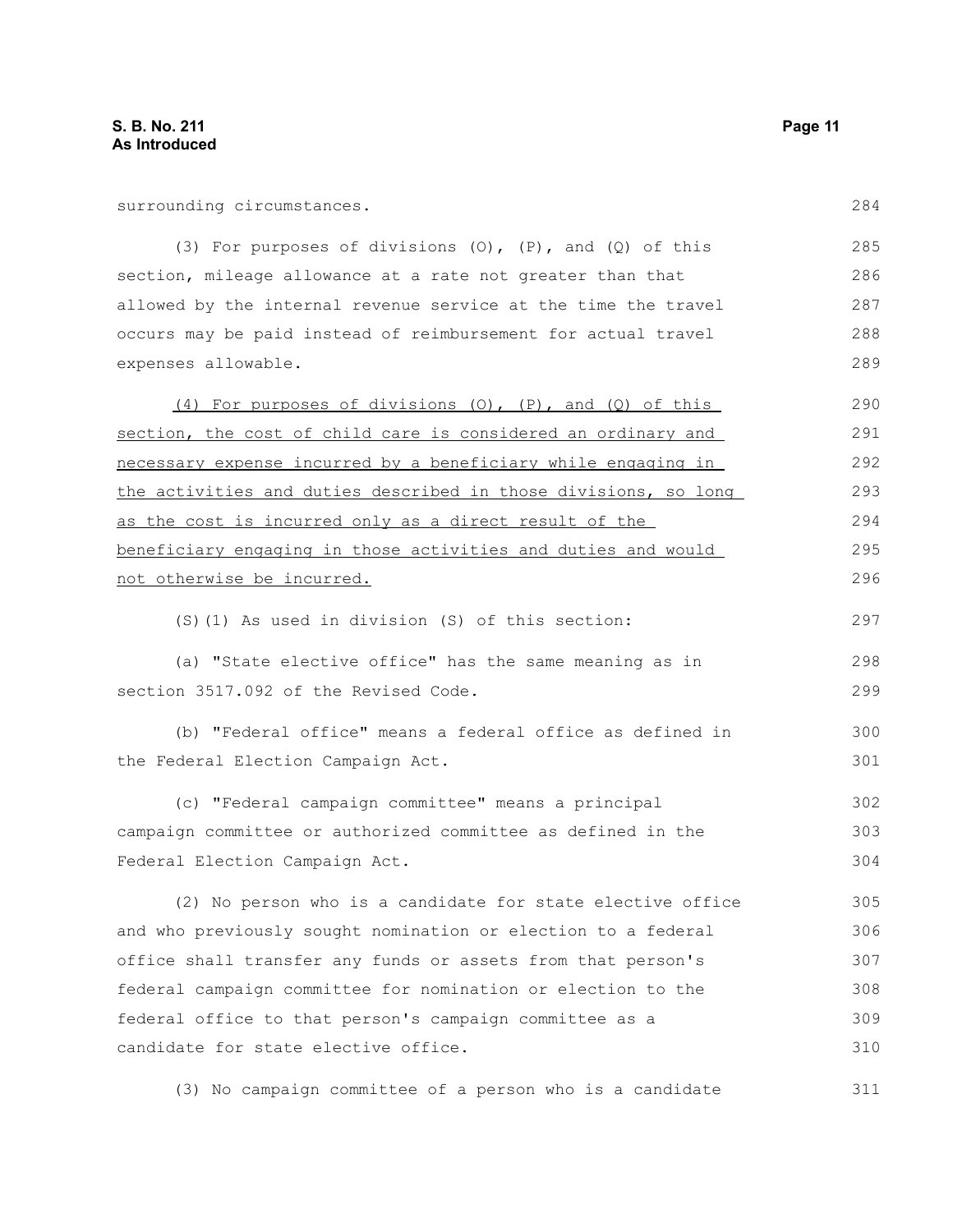#### **S. B. No. 211 Page 12 As Introduced**

for state elective office and who previously sought nomination or election to a federal office shall accept any funds or assets from that person's federal campaign committee for that person's nomination or election to the federal office. (T)(1) Except as otherwise provided in division (B)(6)(c) of section 3517.102 of the Revised Code, a state or county political party shall not disburse moneys from any account other than a state candidate fund to make contributions to any of the following: (a) A state candidate fund; (b) A legislative campaign fund; (c) A campaign committee of a candidate for the office of governor, lieutenant governor, secretary of state, auditor of state, treasurer of state, attorney general, member of the state board of education, or member of the general assembly. (2) No state candidate fund, legislative campaign fund, or campaign committee of a candidate for any office described in division (T)(1)(c) of this section shall knowingly accept a contribution in violation of division (T)(1) of this section. (U) No person shall fail to file a statement required under section 3517.12 of the Revised Code. (V) No campaign committee shall fail to file a statement required under division (K)(3) of section 3517.10 of the Revised Code. (W)(1) No foreign national shall, directly or indirectly through any other person or entity, make a contribution, expenditure, or independent expenditure or promise, either expressly or implicitly, to make a contribution, expenditure, or 312 313 314 315 316 317 318 319 320 321 322 323 324 325 326 327 328 329 330 331 332 333 334 335 336 337 338 339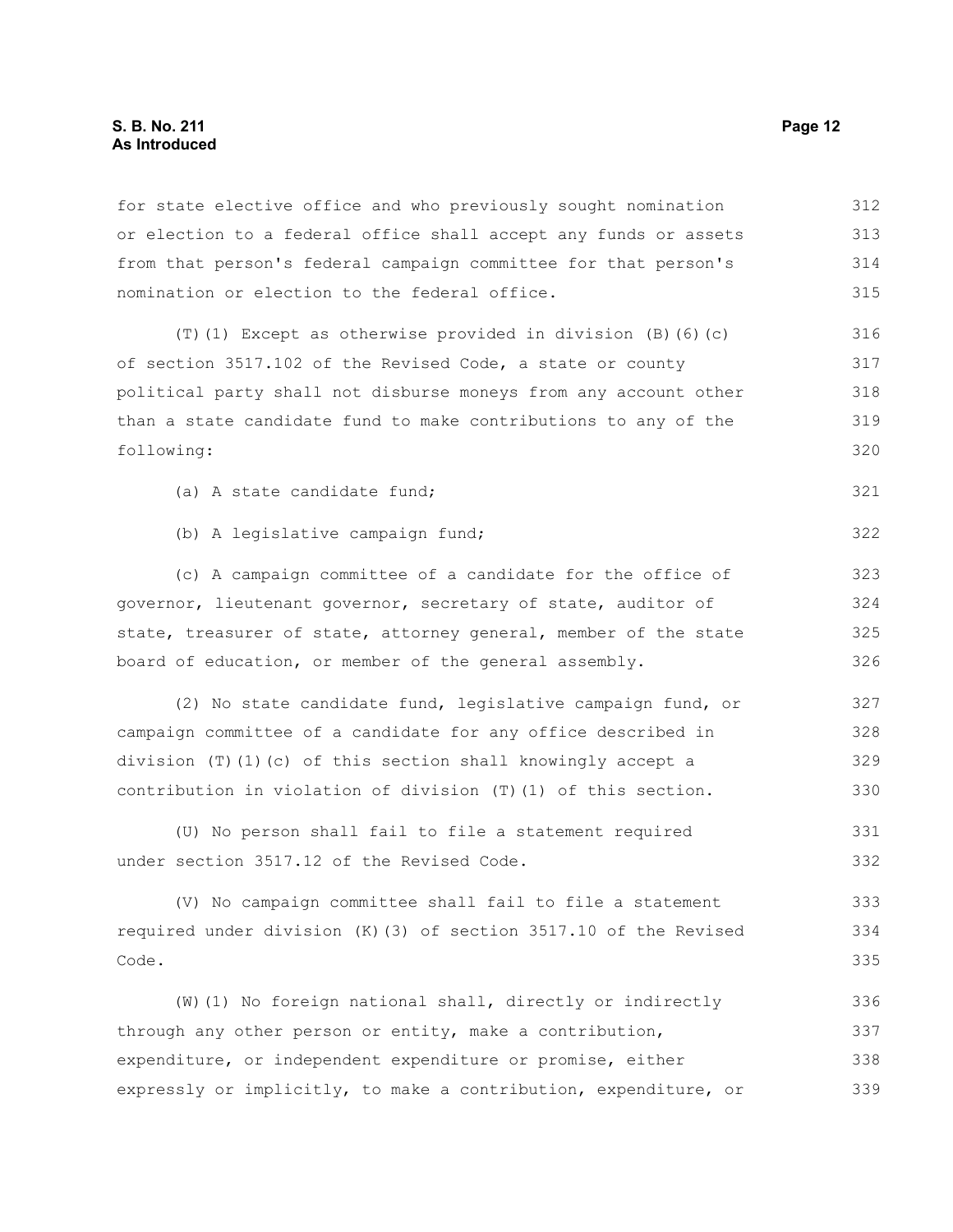independent expenditure in support of or opposition to a candidate for any elective office in this state, including an office of a political party. 340 341 342

(2) No candidate, campaign committee, political action committee, political contributing entity, legislative campaign fund, state candidate fund, political party, or separate segregated fund shall solicit or accept a contribution, expenditure, or independent expenditure from a foreign national. The secretary of state may direct any candidate, committee, entity, fund, or party that accepts a contribution, expenditure, or independent expenditure in violation of this division to return the contribution, expenditure, or independent expenditure or, if it is not possible to return the contribution, expenditure, or independent expenditure, then to return instead the value of it, to the contributor. 343 344 345 346 347 348 349 350 351 352 353 354

(3) As used in division (W) of this section, "foreign national" has the same meaning as in section 441e(b) of the Federal Election Campaign Act.

(X)(1) No state or county political party shall transfer any moneys from its restricted fund to any account of the political party into which contributions may be made or from which contributions or expenditures may be made. 358 359 360 361

(2)(a) No state or county political party shall deposit a contribution or contributions that it receives into its restricted fund. 362 363 364

(b) No state or county political party shall make a contribution or an expenditure from its restricted fund. 365 366

(3)(a) No corporation or labor organization shall make a gift or gifts from the corporation's or labor organization's 367 368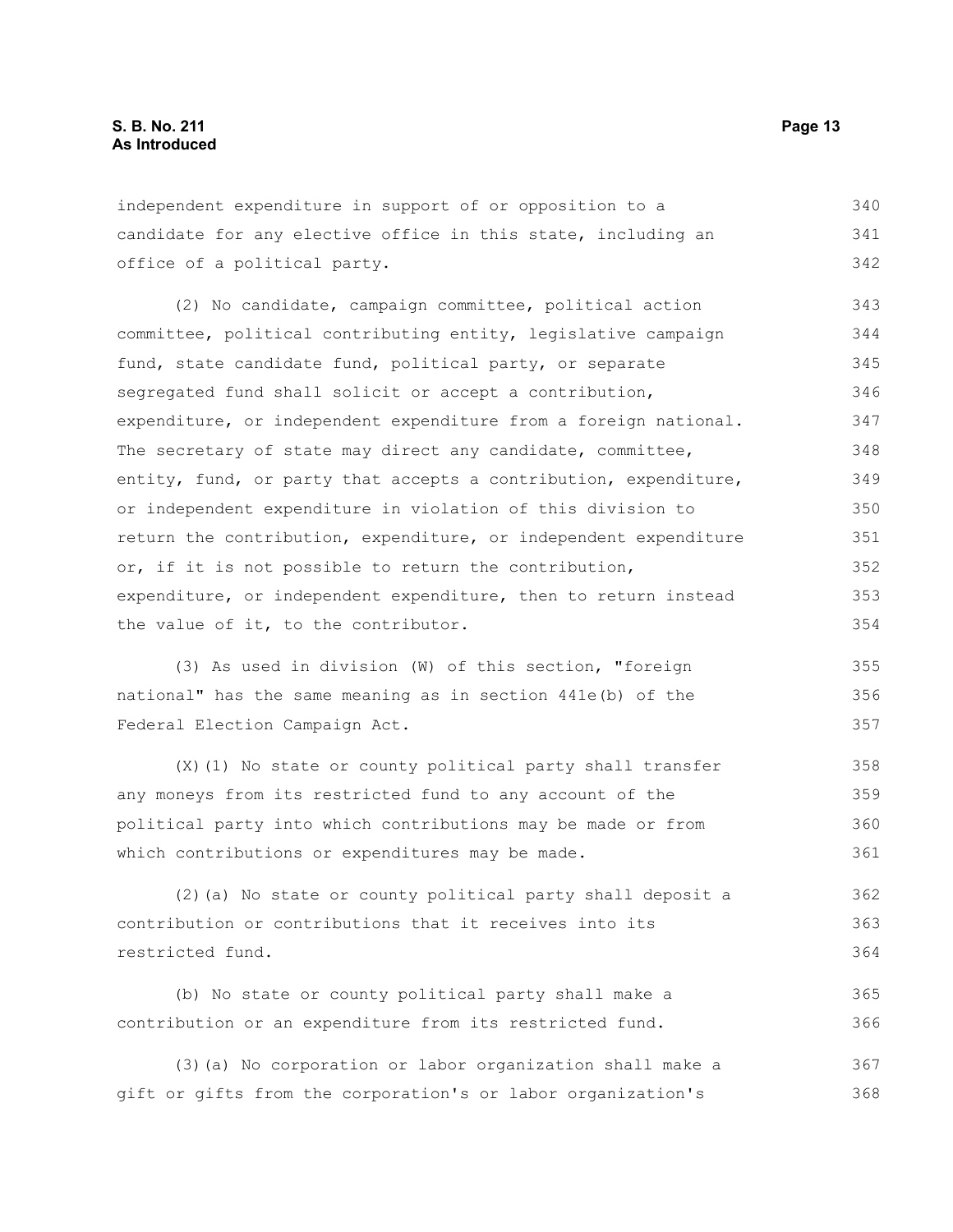any one state or county political party for the party's restricted fund in a calendar year. (b) No state or county political party shall accept a gift or gifts for the party's restricted fund aggregating more than ten thousand dollars from any one corporation or labor organization in a calendar year. (4) No state or county political party shall transfer any moneys in the party's restricted fund to any other state or county political party. (5) No state or county political party shall knowingly fail to file a statement required under section 3517.1012 of the Revised Code. (Y) The administrator of workers' compensation and the employees of the bureau of workers' compensation shall not conduct any business with or award any contract, other than one awarded by competitive bidding, for the purchase of goods costing more than five hundred dollars or services costing more than five hundred dollars to any individual, partnership, association, including, without limitation, a professional association organized under Chapter 1785. of the Revised Code, estate, or trust, if the individual has made, or the individual's spouse has made, or any partner, shareholder, administrator, executor, or trustee, or the spouses of any of those individuals has made, as an individual, within the two previous calendar years, one or more contributions totaling in excess of one thousand dollars to the campaign committee of the 370 371 372 373 374 375 376 377 378 379 380 381 382 383 384 385 386 387 388 389 390 391 392 393 394 395

money or property aggregating more than ten thousand dollars to

governor or lieutenant governor or to the campaign committee of any candidate for the office of governor or lieutenant governor. 396 397